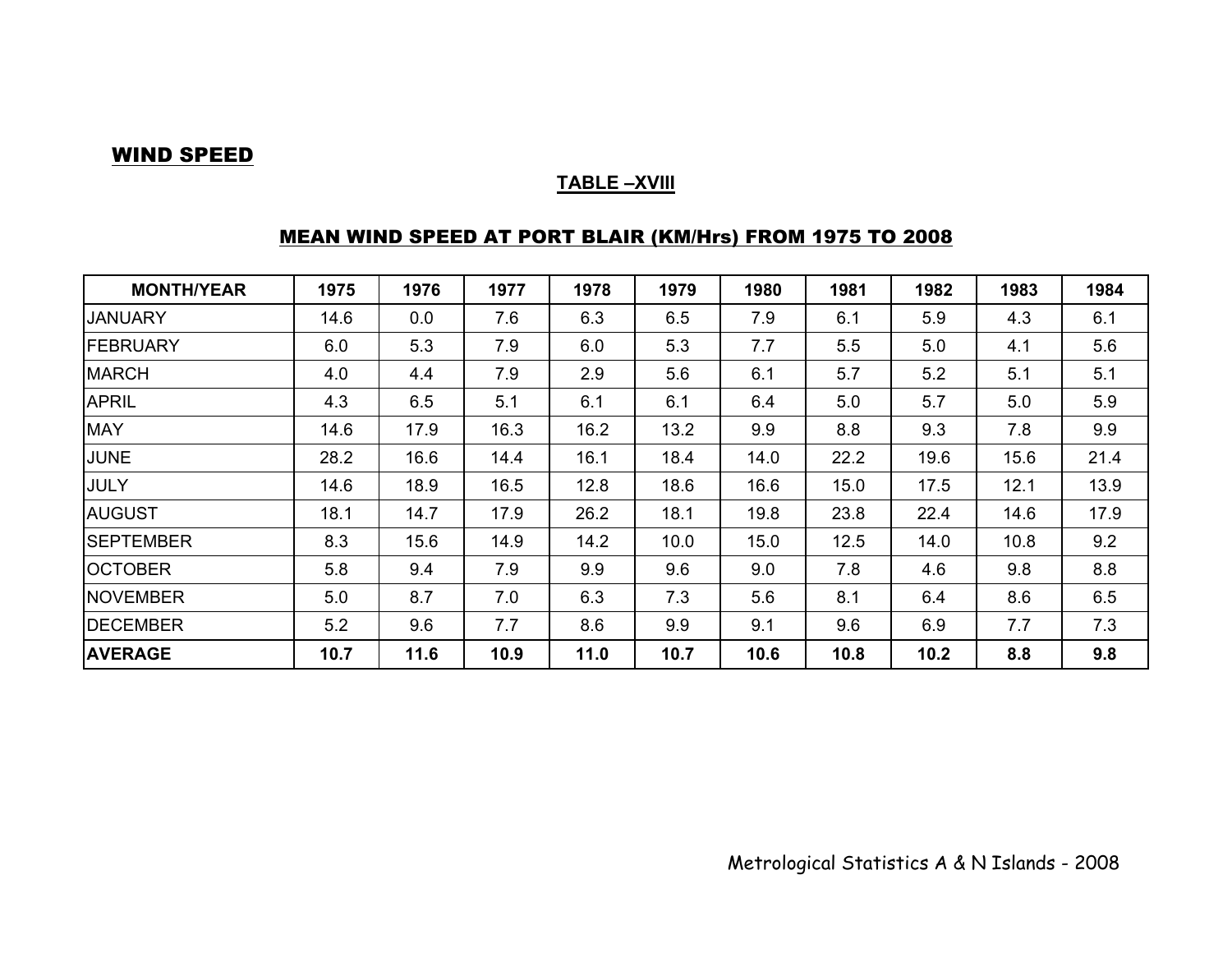## **TABLE -XVIII (Contd.)**

## MEAN WIND SPEED AT PORT BLAIR (KM/Hrs)

| <b>MONTH/YEAR</b> | 1985 | 1986 | 1987 | 1988 | 1989 | 1990 | 1991 | 1992 | 1993      | 1994 |
|-------------------|------|------|------|------|------|------|------|------|-----------|------|
| <b>JANUARY</b>    | 6.3  | 7.8  | 7.5  | 6.9  | 7.9  | 5.8  | 6.1  | 6.8  | 6.3       | 5.1  |
| <b>FEBRUARY</b>   | 5.5  | 5.0  | 6.2  | 5.3  | 4.9  | 5.5  | 5.7  | 5.5  | 5.4       | 4.0  |
| <b>MARCH</b>      | 4.7  | 6.3  | 5.6  | 5.1  | 5.3  | 4.4  | 4.5  | 5.0  | 4.3       | 5.0  |
| <b>APRIL</b>      | 6.5  | 4.4  | 5.9  | 5.0  | 6.3  | 6.6  | 7.3  | 5.7  | 5.5       | 4.5  |
| <b>MAY</b>        | 8.5  | 10.9 | 6.5  | 10.8 | 11.1 | 0.0  | 6.7  | 8.9  | 6.0       | 11.3 |
| JUNE              | 24.7 | 20.6 | 17.1 | 17.5 | 16.0 | 17.7 | 16.8 | 19.0 | 12.5      | 14.5 |
| <b>JULY</b>       | 16.5 | 16.4 | 17.5 | 12.3 | 12.9 | 15.9 | 16.6 | 14.5 | 14.6      | 17.6 |
| <b>AUGUST</b>     | 17.7 | 18.6 | 15.1 | 12.1 | 15.8 | 15.2 | 16.4 | 15.6 | 15.2      | 15.8 |
| <b>SEPTEMBER</b>  | 12.4 | 11.6 | 10.6 | 9.8  | 10.2 | 10.6 | 10.0 | 10.4 | 9.2       | 12.7 |
| <b>OCTOBER</b>    | 7.8  | 6.2  | 6.4  | 9.4  | 7.6  | 7.1  | 8.5  | 6.5  | <b>NA</b> | 4.6  |
| <b>NOVEMBER</b>   | 6.2  | 7.3  | 5.9  | 10.4 | 7.2  | 8.1  | 7.0  | 7.2  | 4.0       | 7.2  |
| <b>IDECEMBER</b>  | 7.4  | 7.8  | 8.9  | 9.0  | 7.4  | 8.8  | 7.9  | 7.7  | 6.2       | 6.0  |
| <b>AVERAGE</b>    | 10.4 | 10.2 | 9.4  | 9.4  | 9.4  | 8.8  | 9.5  | 9.4  | 7.4       | 9.0  |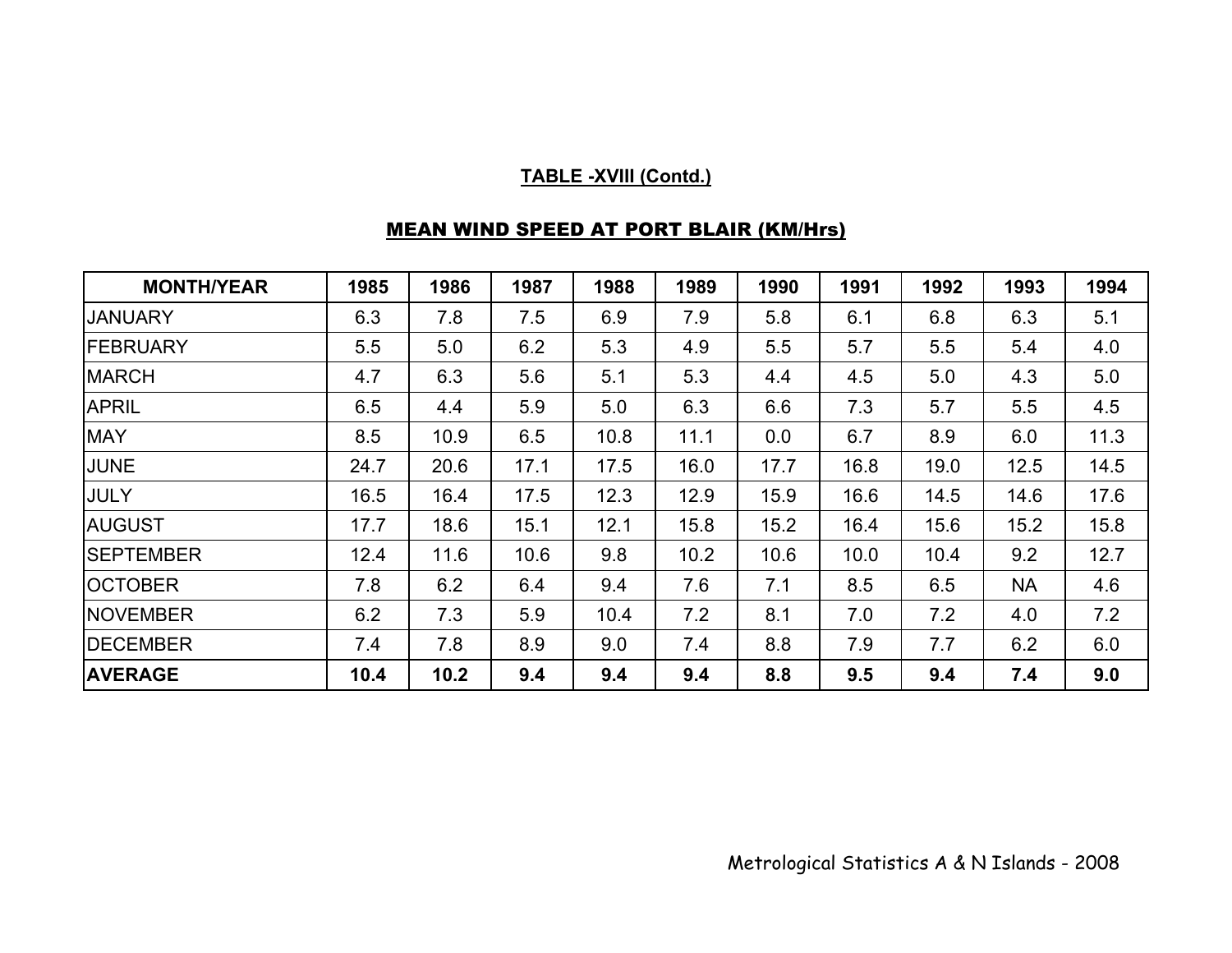## **TABLE -XVIII (Contd.)**

# MEAN WIND SPEED AT PORT BLAIR (KM/Hrs)

| <b>MONTH/YEAR</b> | 1995 | 1996 | 1997      | 1998 | 1999      | 2000 | 2001 | 2002 | 2003 |
|-------------------|------|------|-----------|------|-----------|------|------|------|------|
| <b>JANUARY</b>    | 5.7  | 5.8  | 4.4       | 5.4  | 5.1       | 5.6  | 4.7  | 6.2  | 5.3  |
| <b>FEBRUARY</b>   | 5.2  | 5.3  | 4.3       | 4.1  | 4.0       | 3.9  | 3.1  | 4.3  | 5.2  |
| <b>MARCH</b>      | 3.4  | 3.6  | 4.9       | 4.2  | 4.2       | 4.5  | 5.3  | 3.7  | 4.7  |
| <b>APRIL</b>      | 3.6  | 4.1  | 4.4       | 4.7  | 6.9       | 4.3  | 3.9  | 3.5  | 3.7  |
| <b>MAY</b>        | 9.4  | 10.4 | 10.8      | 7.8  | 10.0      | 10.0 | 9.1  | 10.9 | 11.2 |
| <b>JUNE</b>       | 12.5 | 9.1  | 12.9      | 10.0 | <b>NA</b> | 10.9 | 13.5 | 11.7 | 11.5 |
| <b>JULY</b>       | 11.2 | 13.0 | 15.9      | 9.6  | 13.9      | 12.6 | 11.9 | 13.3 | 9.7  |
| <b>AUGUST</b>     | 11.6 | 11.8 | 18.1      | 9.1  | <b>NA</b> | 12.1 | 13.4 | 14.5 | 11.1 |
| <b>SEPTEMBER</b>  | 11.1 | 6.4  | <b>NA</b> | 8.1  | <b>NA</b> | 10.0 | 7.6  | 10.1 | 7.9  |
| <b>OCTOBER</b>    | 6.1  | 11.4 | 4.5       | 6.2  | <b>NA</b> | 8.0  | 5.4  | 4.2  | 4.2  |
| <b>NOVEMBER</b>   | 7.2  | 5.8  | 5.5       | 6.9  | 4.9       | 6.0  | 6.3  | 5.8  | 5.3  |
| <b>DECEMBER</b>   | 6.2  | 5.1  | 6.5       | 5.3  | 7.2       | 5.6  | 5.3  | 5.6  | 6.7  |
| <b>AVERAGE</b>    | 7.8  | 7.7  | 8.4       | 6.8  | 7.0       | 7.8  | 7.5  | 7.8  | 7.2  |